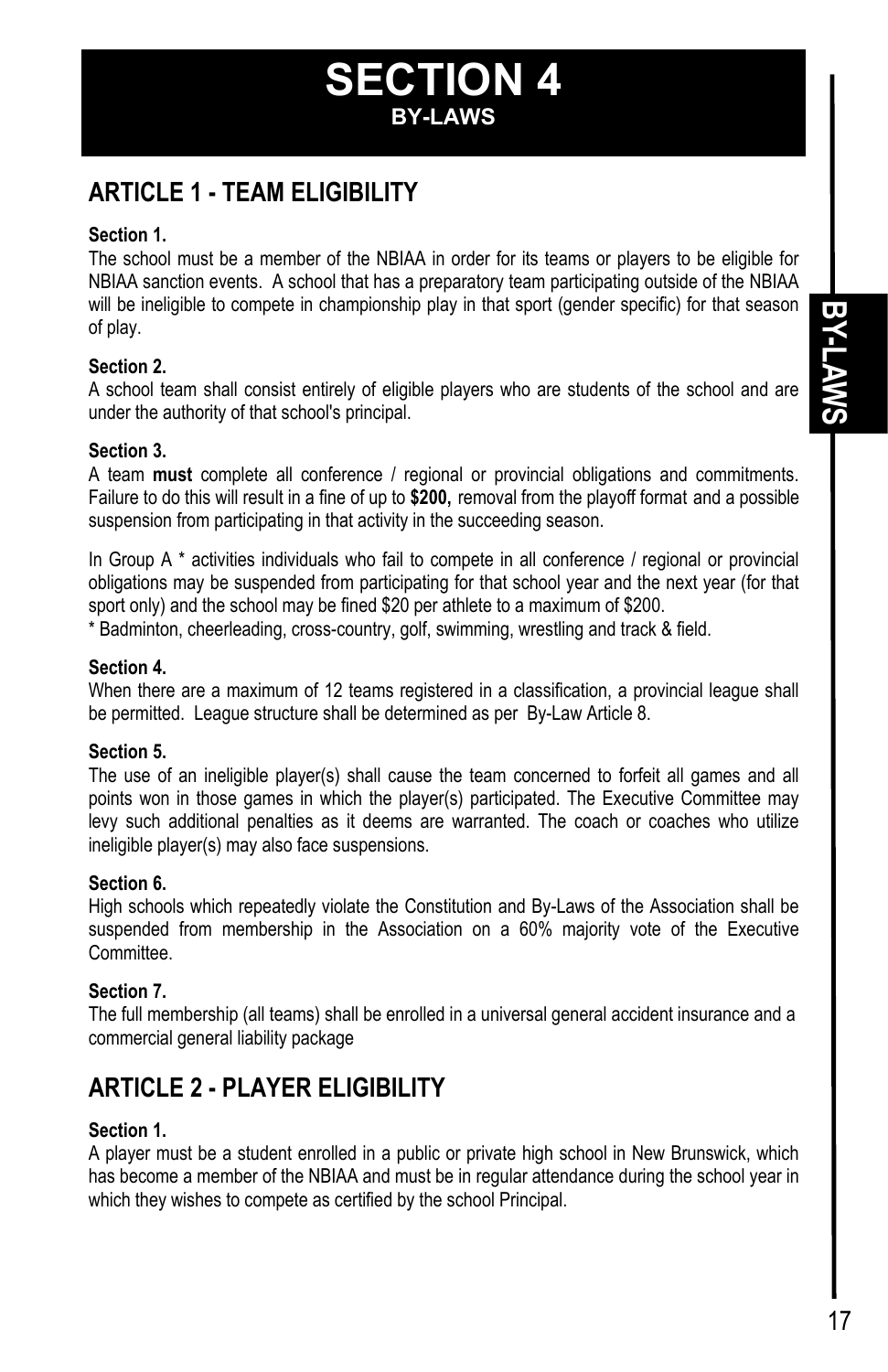### **Section 2.**

A player is eligible:

- a) for five (5) years from entering into Grade 9.
- b) unless declared ineligible or suspended by their Principal.
- c) until they have graduated and/or received a high school diploma or its equivalent, (or the end of the school year in which the person attains the age of 21—Education Act).

#### **Section 3.**

A student **must** carry a full complement of regular/credit courses during the four years of eligibility (Grades 9-12). Students in their 2<sup>nd</sup> semester of grade 12, with enough credits to graduate, are permitted to participate in interscholastic activities with a part time schedule. A fifth year student is required to enrol in the courses needed to fulfill graduation requirements.

## **Section 4.**

Transfer student eligibility:

A NBIAA student transfer policy has been in existence since 1980, with the intent to promote fairness in athletic competition. This policy is meant to restrict students transferring schools for athletic purposes and to prevent recruiting. Students attend school first and foremost for an education and they have the privilege to complement their education by taking part in interscholastic activities offered at that school. There is always the concern that the athleticmotivated transfer simply puts athletics above academics, which is inappropriate in educational athletics.

A students five years of eligibility begins upon entering grade 9. The school at which a student is registered and attending their 1st day in Grade 10 shall be the school in which they are eligible to participate in NBIAA Championship activities for the remaining years of eligibility. Once a student transfers after establishing their school of eligibility, they are considered ineligible until approved by the NBIAA. Before a decision is rendered, the online NBIAA Transfer Form must be fully completed and submitted along with supporting documents as required. Always check with the school principal and/or the NBIAA before a student transfers, to determine whether it will affect their eligibility. Disciplinary actions will follow the student-athlete to all schools.

- I. A student is **eligible** to participate for a NBIAA member school if they meet one of the following conditions (with the exception of any sport they participated in at their previous school in the current school year):
	- i) **Family move**: the student has moved with the parent(s)/legal guardian(s) who has changed residence and resides within the catchment area of the school at which the student has registered. The student and their immediate family must completely and permanently move from the former residence. Documents may be requested to confirm the new residence and that they have permanently moved from the former residence.
	- ii) **Parent to parent move (separated / divorced and permanently living apart)**: the student moves to reside with a parent/legal guardian within the catchment area of the school at which the student has registered. Written confirmation will be requested from the Principal of the previous school in order to determine sport eligibility. Only two such transfers are allowed in a student's years of eligibility.
- iii) **Short term Transfer & Return to Home**: the student is transferring from one school to another school for the purpose of playing a non-NBIAA sport activity and **did not** participate in any NBIAA activities while attending that school. That student will not be eligible for the sport activity in which they transferred during that school year.<sup>\*</sup>

 \*Exception for hockey - If a player is registered in any Hockey Canada/USA Seniors, Juniors, U18 Major AAA on December 1st or later, they are ineligible for NBIAA hockey for the remainder of the season.

iv) **Independent / Private Schools**: the student is transferring to a NBIAA member school and did not participate in any NBIAA activities at the previous school. Or, the student is transferring back to their previous catchment area school and residing with their parent(s)/ legal guardian(s).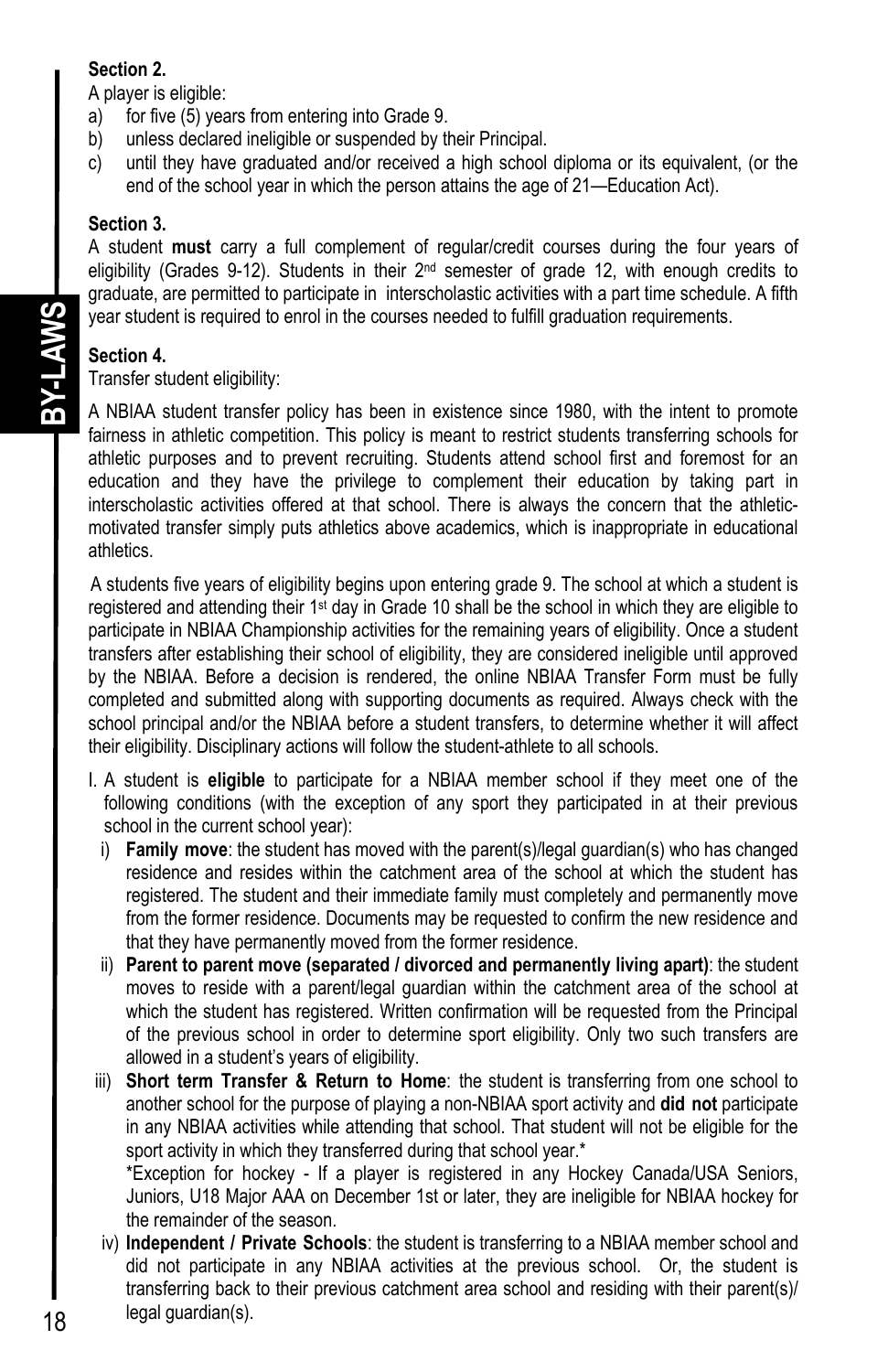- v) **District waiting list students (Saint John city schools):** A district waitlist student had transferred by September 30th. The onus is on the parents to provide supporting documents from the District or School that the transfer has been requested at least 3 weeks prior to the fall sports season. The waitlist student may participate in NBIAA activities prior to transferring, but there is no guarantee that they will make a team at the new school. If a waiting list transfer occurs after September 30th, the student will be ineligible until the next season of play.
- II. If the above conditions in Part I cannot be met, the transfer student is ineligible (for a period of up to 12 months). Transfers that do not meet the eligibility criteria may be reviewed by the NBIAA Transfer Committee, if supported by both the sending and receiving schools (Principals).

#### **Notes:**

- *1.* Once a student has changed schools they are considered a transfer student and must comply with the NBIAA Transfer Rules.
- 2. Students who transfer into the New Brunswick public school system without parent(s)/legal guardian(s) are ineligible to participate in NBIAA activities for 12 months from the first day of attendance at their new school or until the eligibility of the student to participate in NBIAA activities is approved. (Exceptions to approved EECD international programs.)
- 3. Any grade 9 student that has changed schools during the school year is ineligible to participate in any sport that they participated in at the previous school.
- 4. The word 'participate' in these regulations means competing for your school in an NBIAA activity. This includes practices/try-outs, exhibition games, tournaments and league play.
- 5. Under no circumstance can a student have more than one residence for the purpose of eligibility.
- 6. Only students who transfer during the **summer months**, outside of the school year and **meet** one of the Part I conditions become eligible to participate in practices and tryouts during the 3 weeks prior to the fall season. The NBIAA transfer form must be completed and submitted to the NBIAA **before** the student may participate in their first game. In order to continue to be eligible to participate for the regular season beginning the 1st day of school**, all** summer transfers must be approved by the NBIAA.
- 7. International students, who have not graduated from their home country, who are participating through an approved EECD international program and who meet all NBIAA eligibility criteria are not considered a NBIAA transfer student and are eligible for all sports immediately.
- 8. Students transferring from other provinces, states or countries, who have graduated from their respective high school programs or equivalent, are ineligible for NBIAA activities.
- 9. Transfer students can **ONLY** be added to an NBIAA team personnel form after they have been deemed eligible by the NBIAA.

**Legal Guardian** - A legal guardian shall be defined as:

- A person who has been appointed legal guardian of the child by will and has supported, maintained or cared for the child since the death of the parent(s) with whom the child was previously residing.
- An adult who is under a legal duty to support or maintain the child under a court order or under a written agreement and has supported or maintained the child for the previous twelve (12) months.
- An adult who has signed a Statutory Declaration stating that they consider themselves to be the parent of the child and who has maintained, cared for and financially supported the child for the previous twelve (12) months. A statutory Declaration is a Declaration sworn before a Notary Public or Commissioner of Oaths, and has the same effect as an oath given in a courtroom. A declaration is considered to be sworn evidence.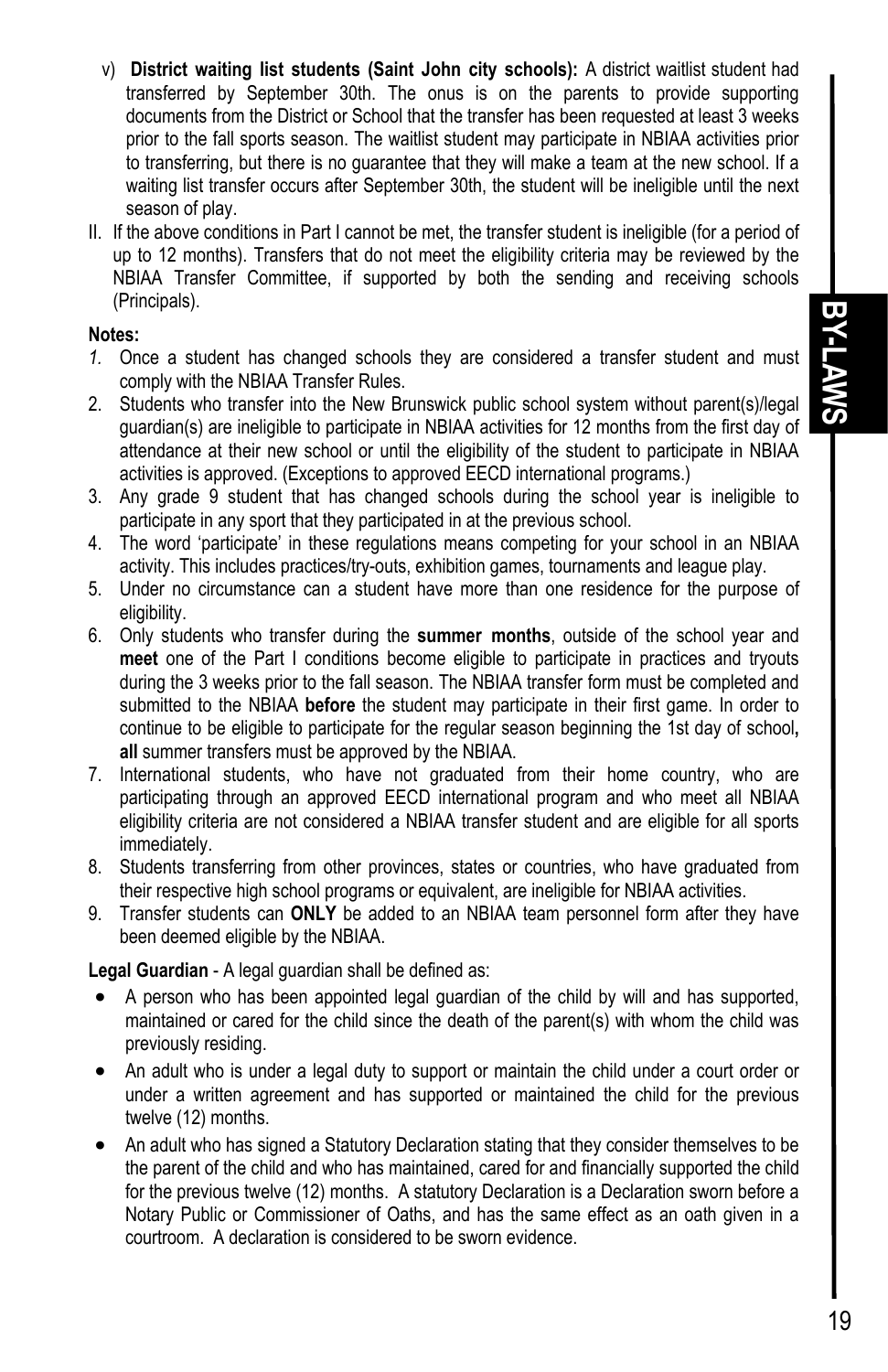#### **Penalties and Sanctions**:

The use of an ineligible player(s) shall cause the team concerned to forfeit all games and points won in those games in which the player(s) participated. The Executive Committee may levy additional penalties as it deems appropriate.

#### **Transfer Reviews:**

- 1. A student who is not eligible under this policy must have their school request a review with the NBIAA Transfer Committee, which consists of a minimum of 3 NBIAA Executive Members not in conflict. Reviews will be conducted once every season of play.
- 2. The school must submit in writing the grounds of a review and the reasons why the student claims to be eligible by presenting additional information not previously submitted in the transfer request.
- 3. The NBIAA Transfer Committee decision shall be final.

## **ARTICLE 3 - COMPETITION WITH NON-MEMBERS**

### **Section 1.**

No member school shall compete in activities with non-member schools unless the contest has been sanctioned by the NBIAA.

#### **Section 2.**

No student or team from member schools shall compete in interprovincial or international competition unless the contest has been sanctioned by all participating provincial and/or state school associations.

**Section 3.** All sanctioned tournaments must meet all NBIAA requirements as per the by-laws.

#### **Section 4.**

No student or team from member schools shall compete in any tournament or exhibition play (alumni & fundraising games included) unless the contest has been sanctioned by the Association. Schools or teams are responsible for verification of sanction approval by the NBIAA, prior to accepting an invitation.

#### **Section 5.**

Application deadlines by member schools for tournaments or exhibition games with teams within the 'Region' (Maritime Provinces and Maine) must be submitted at least two (2) weeks prior to the event and at least four (4) weeks prior to the event when involving teams outside the "Region". The applications must be submitted using the NBIAA online sanction request. Schools will be assessed a fee of \$100 in order to approve a sanction request received after the deadline.

#### **Section 6.**

Post-Secondary Institutions must apply to the NBIAA through a member school for sanction of competition involving teams or players of member schools. The application must be submitted using the NBIAA online sanction request at least four (4) weeks prior to the season of play. This member school must act as a co-sponsor with the non-member organization. Schools will be assessed a fee of \$500 to submit a sanction request and a fee of \$100 in order to approve a request received after the deadline.

#### **Section 7.**

The NBIAA will sanction International Athletic Competition if the conditions of the competition as outlined on the International Application Sanction Form are met. (Contact the NBIAA office for the application form.)

#### **Section 8.**

Any student or team from a member school violating the provisions of this article may be declared ineligible from further interscholastic competition in that season and the following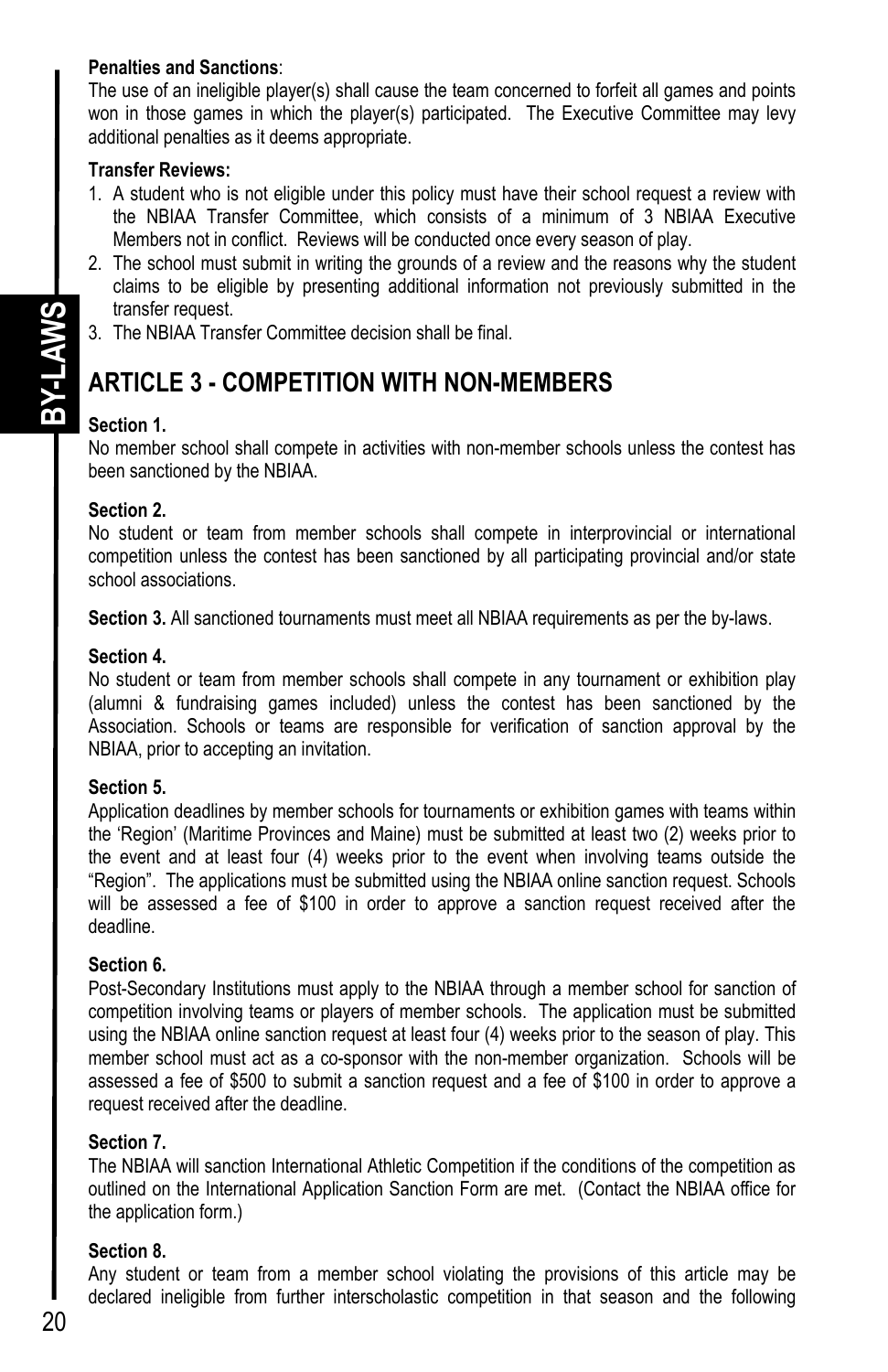**BY-LAWS BY-LAWS** 

# **ARTICLE 4 - CLASSIFICATION OF SCHOOLS**

The Executive Committee shall classify schools for competition; such classification to be based on total school population - Grades 9-12 inclusive (based on a grade average of the previous three (3) years).

 Class A Schools - 299 students and under Class AA Schools - 300 - 699 students Class AAA Schools - 700 + students

Each "classification period" shall be three years duration; with a review of the same after the second year.

Note:

- 1. Where there is a significant increase or decrease in enrollment during a "classification period", a school may be reclassified upon such a change in enrollment.
- 2. A school may register one (1) team only in a division leading to a provincial championship.
- 3. Schools with students of one gender only shall have their enrollment doubled for classification purposes.

# **ARTICLE 5 - DIVISIONS OF PLAY**

The Executive Committee sanctions competition at the championship and exhibition levels.

**Junior** - (Only in those schools comprised of students in grade 9 to 12)

- Students in their first and second year of high school for group A activities.
- Students in their first, second and third year of high school for soccer, basketball and volleyball. Teams are permitted to have a total of three (3) third year students. If more than three third year students are required, permission must be granted by the NBIAA office.

Students in a NBIAA member high school comprised of grade 8 and below under the authority of the same school Principal may participate in NBIAA activities.

**Senior** - Students primarily in grades 9 to 12

**Exhibition –** An exhibition team is one that will not compete for a Provincial Championship banner and does not have a set league schedule they must follow.

**Exhibition Division –** An exhibition division team is one that will not compete for a Provincial Championship banner and does not have a set league schedule they must follow. An Exhibition Division team is for schools that enter a second team in the same sport category (Ex – AAA Sr. Girls Volleyball).

Students are not permitted to move freely from the Exhibition, Exhibition Division and the Provincial Championship teams, as they are considered separate teams.

# **ARTICLE 6 - CALENDAR SPORTS**

Criteria for the dropping or adopting of a calendar sport:

- a) There must be at least six (6) schools registered in order for an activity to be sanctioned for a Provincial Championship. If there are less than six (6) registered in an activity, that activity in that division, will become an exhibition sport for one year.
- b) In classification activities, if the number of registered schools is less than the required number of teams registered for a sanctioned Provincial Championship, then those schools may compete in a higher operational classification.
- c) New activities to be sanctioned by the NBIAA shall be adopted according to the following procedures: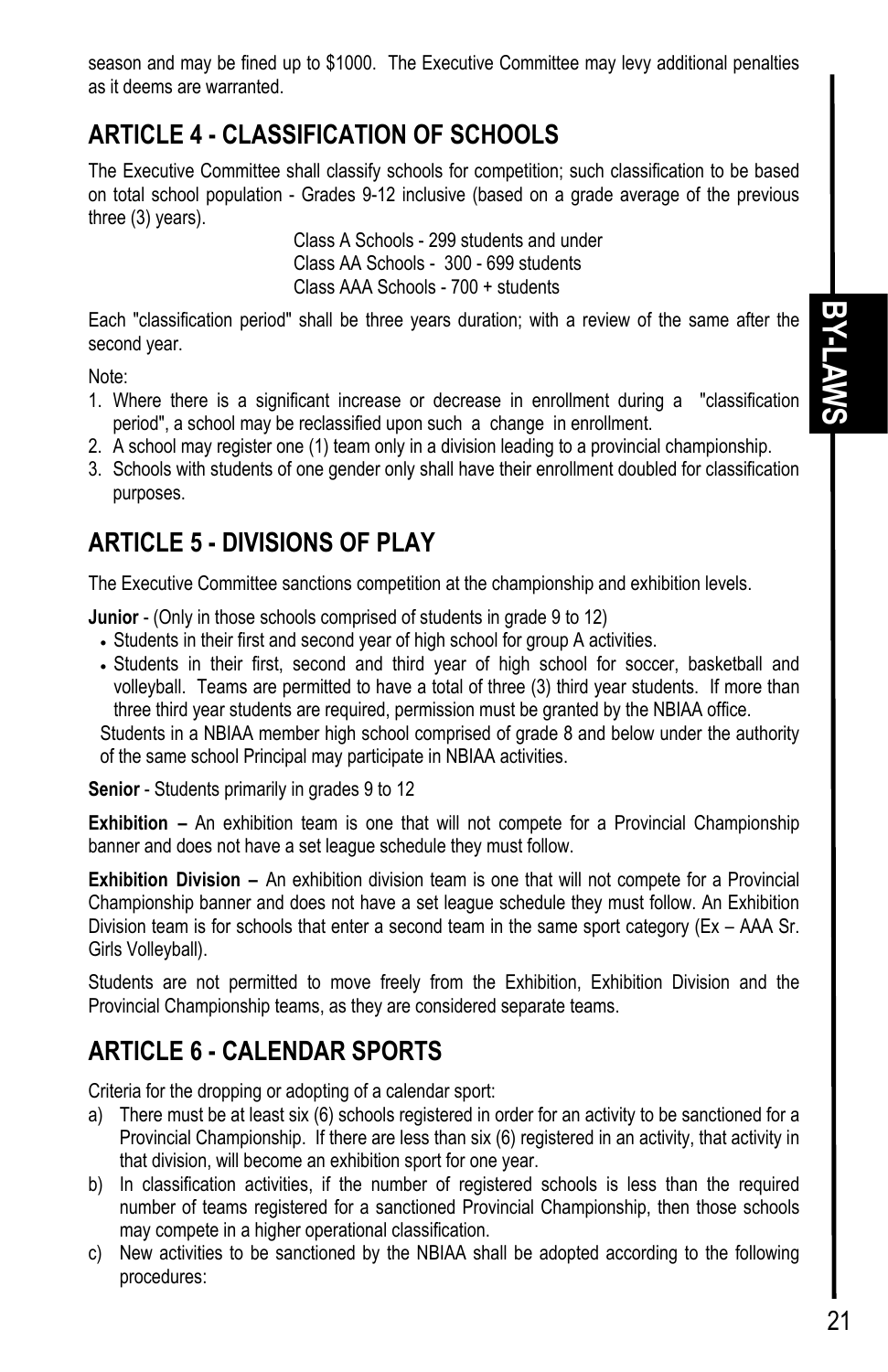- i. The safety of the student-athlete must be the highest priority in establishing an activity.
- ii. The activity must be proposed in writing by a member school not less then forty-five (45) calendar days in advance of the Annual General Meeting.
- iii. The activity must be covered under the NBIAA existing insurance policies.
- iv. The Executive Committee will place the activity in a 'season of play'.
- v. The activity must follow all NBIAA policies and regulations *and including any NBIAA modifications*.
- vi. *The activity must have certified officials available*.
- vii. Upon review, the Executive Committee can allow the activity *to continue or discontinue at any time*.

*The proposed new activity must be introduced as an Exhibition league:* 

- *The activity must have a governing body Provincial Sport Organization (PSO) or National Sport Organization (NSO).*
- The activity must have conference support.
- *The activity must have 8 schools in a division.*
- *The activity must have Executive support.*

A final detailed report must be submitted to the Executive Committee for review.

#### *Championship league:*

- *The activity must have 3 years as an exhibition league.*
- *The activity must have growth to a minimum of 12 schools in a division.*
- *The activity must have a geographical representation across the province.*

Upon recommendation from the Executive Committee with appropriate notice given to member schools, a calendar sport may be dropped by 60% of those present and entitled to vote at the NBIAA AGM.

## **ARTICLE 7 - OFFICIALS**

#### **Section 1.**

Certified officials must be used for all NBIAA sanctioned competitions.

#### **Section 2.**

Top level certified officials must be given first consideration for regional to provincial championships.

#### **Section 3.**

Whenever possible, neutral certified officials shall be secured to officiate competitions.

#### **Section 4.**

"Officials' Associations" will not be compensated for costs associated with assignment of officials for any of the association's activities.

# **ARTICLE 8 - ACTIVITIES AND CHAMPIONSHIPS**

## **Section 1.**

League play, exhibition games and scheduling are the responsibility of the conference. Make up of the league schedule, number of games played within the league and league structure are conference responsibilities. Leagues may have unbalanced schedules with divisions (often determined by geography and distance travelled); however, whether a league has a single, double, triple home and away schedule or an unbalanced schedule, league play will be determined by league members based on the following schedule. The structure of the league will be reported to the league chair who will forward the information to the conference president.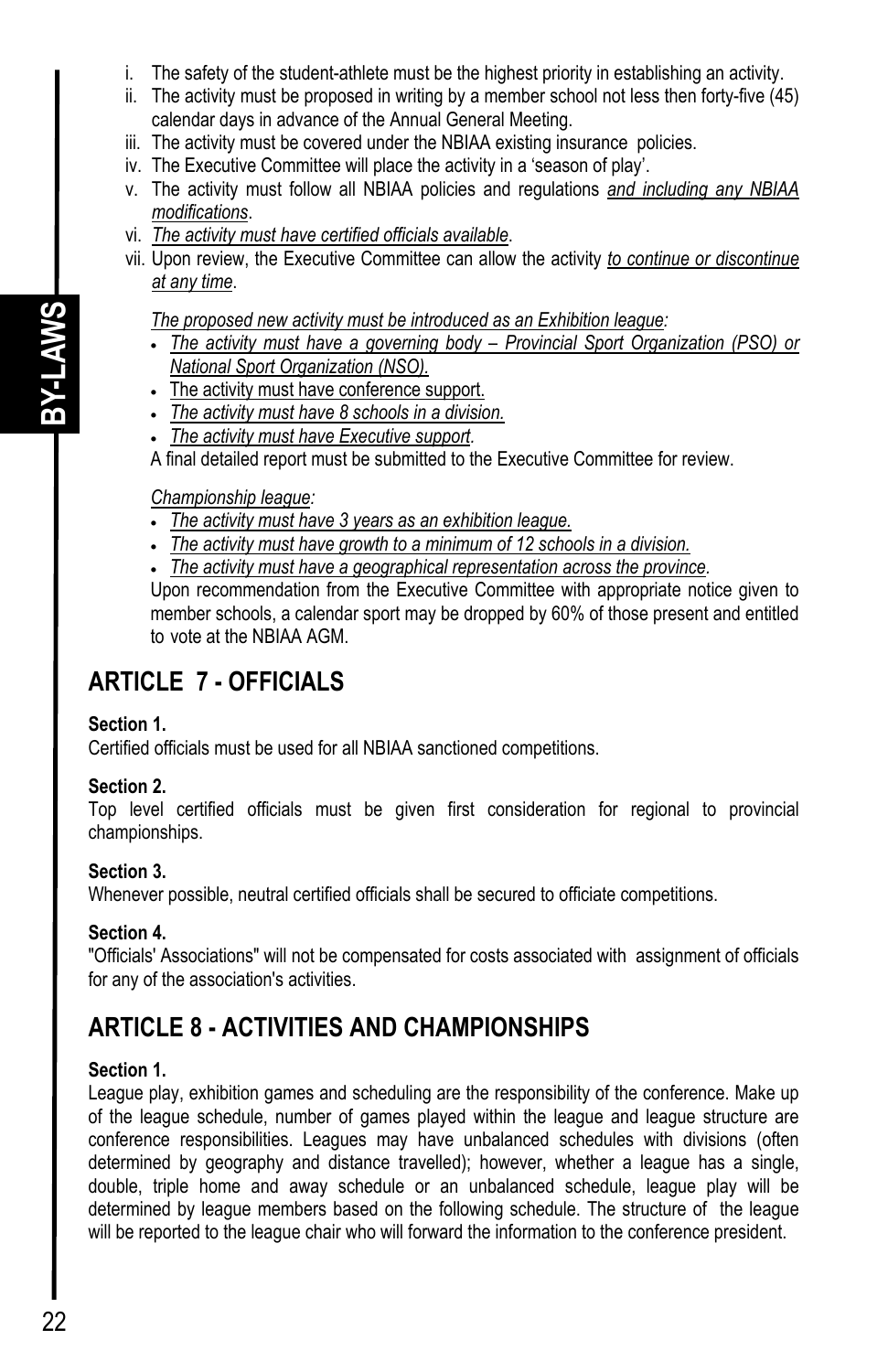**BY-LAWS BY-LAWS** 

League structure will be determined by a majority of schools comprising the league:

- 3 team league (2 of 3 schools must agree to the structure)
- 4 team league (3 of 4 schools must agree to the structure)
- 5 team league (3 of 5 schools must agree to the structure)
- 6 team league (4 of 6 schools must agree to the structure)
- 7 team league (5 of 7 schools must agree to the structure)
- 8 team league (5 of 8 schools must agree to the structure)
- 9 team league (6 of 9 schools must agree to the structure)
- 10 team league (7 of 10 schools must agree to the structure)
- 11 team league (8 of 11 schools must agree to the structure)
- 12 team league (9 of 12 schools must agree to the structure) Etc.

#### **Section 2.**

Regional to Provincial playoff schedules shall be arranged by the Executive Committee.

#### **Section 3.**

Officials for all NBIAA competition shall be appointed by assigners of the officials association.

#### **Section 4.**

The official rules for each NBIAA sponsored activity shall be those sanctioned by the Sports Governing Body for that activity. These rules shall be followed with the exception of such modifications as are outlined in the Operating Regulations pertaining to each sponsored activity.

#### **Section 5.**

The individual charged with coordinating a regional to provincial championship shall be responsible for providing all involved schools and the Executive Director with a detailed report of the event. Failure to comply shall warrant a fine.

## **ARTICLE 9 - PROTESTS**

The judgement of the game official is not considered grounds for protest.

#### **Section 1.**

All protests must be written on the game sheet before the conclusion of the game and must be received from a NBIAA member school.

#### **Section 2.**

All protests of activities involving conference competition or matters shall be resolved by that Conference Executive.

#### **Section 3.**

All protests of activities involving regional to provincial competition or matters shall be resolved by three (3) Executive Committee representatives. Exception: the Executive Committee may delegate authority to a Tournament Committee to resolve issues associated with provincial tournament. All decisions are final.

#### **Section 4.**

A statement signifying your protest (which may be made by telephone or email) must be received by the NBIAA Executive within twenty-four (24) hours of the event in question. A letter fully outlining the details of the protest must be received within 72 hours following the incident in question. All such communication must be signed by the school.

#### **Section 5.**

All denied protests will result in a fee of \$200. Failure to pay the fine will disqualify the school from all NBIAA activities until the fine is paid.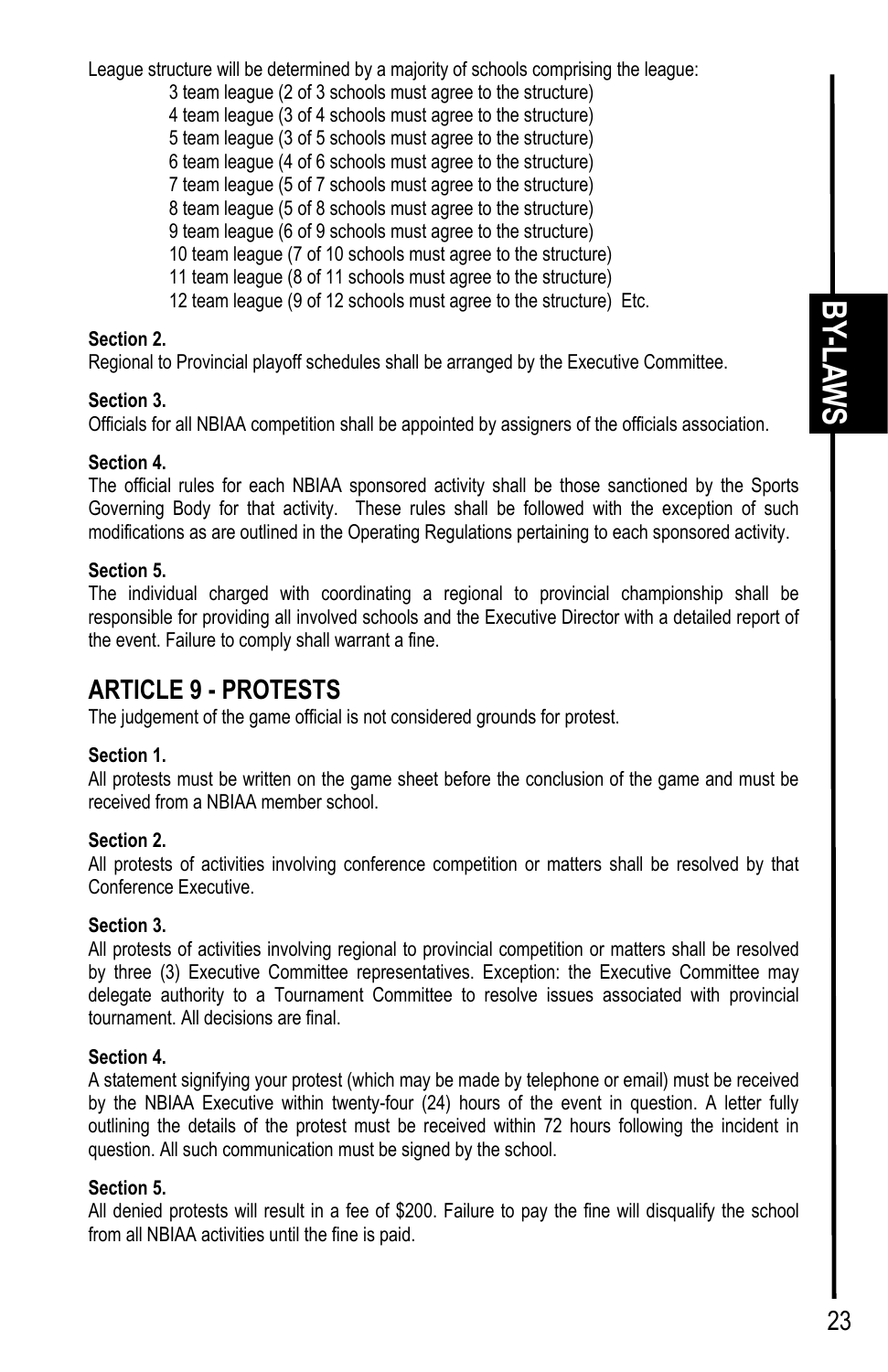# **ARTICLE 10 - APPEAL OF NBIAA RULING**

There is no appeal of any suspensions up to 5 games or suspensions which meet minimum guidelines.

### **Section 1.**

The member school may appeal the ruling of the NBIAA to the Executive Appeal Committee (EAC) by filing a written Appeal Request Form (J-1) with the Executive Committee within thirty (30) days from the date of the ruling.

The EAC is comprised of three members of the NBIAA Executive Committee who are not in conflict with the incident.

Appeals will be granted when evidence illustrates one or more of the following:

- 1. An error in fact;
- 2. A lack of procedural fairness;
- 3. The suspension committee exceeding its authority;
- 4. Evidence of excessive/harsh suspension.

#### **Section 2.**

The Notice of Appeal shall:

- a) include a non-refundable appeal fee of \$500.
- b) clearly set out the bylaw and/or policy at issue;
- c) clearly and concisely state the grounds upon which the applicant requests an interpretation of, or an exemption from, the bylaw and/or policy at issue;
- d) clearly and concisely state the grounds upon which the applicant member appeals the ruling of the NBIAA;
- e) specify whether the applicant member school wishes to proceed by video conferencing or by special EAC meeting;
- f) submit all documentation that will be presented in support of the appeal;
- g) be signed by the school principal.

The sanctioned individual must be present at the appeal hearing with the administrator or their designate. If the parties cannot be present, the original sanction will stand until the hearing takes place.

#### **Section 3.**

Upon receipt of the Notice of Appeal in compliance with 1 and 2 of this section, the EAC shall hear the member's appeal.

#### **Section 4.**

During the course of the appeal, the EAC may consider materials not previously considered by the Conference Executive and/or the Executive Director.

#### **Section 5.**

In the event that the applicant member wishes to proceed by video conferencing, the applicant member shall be responsible for charges that may occur. In the event that the applicant member fails to reimburse the NBIAA for the actual cost of the video conferencing as aforesaid, the appeal shall be dismissed.

#### **Section 6.**

Before issuing a decision, the EAC shall consider:

- a) all written materials submitted by the applicant member;
- b) the written decision of the ruling;
- c) any other written materials or documents that the EAC deems relevant;
- d) the NBIAA policy and/or by-law at issue, or any other NBIAA by-law and/or policy and the EAC deems relevant;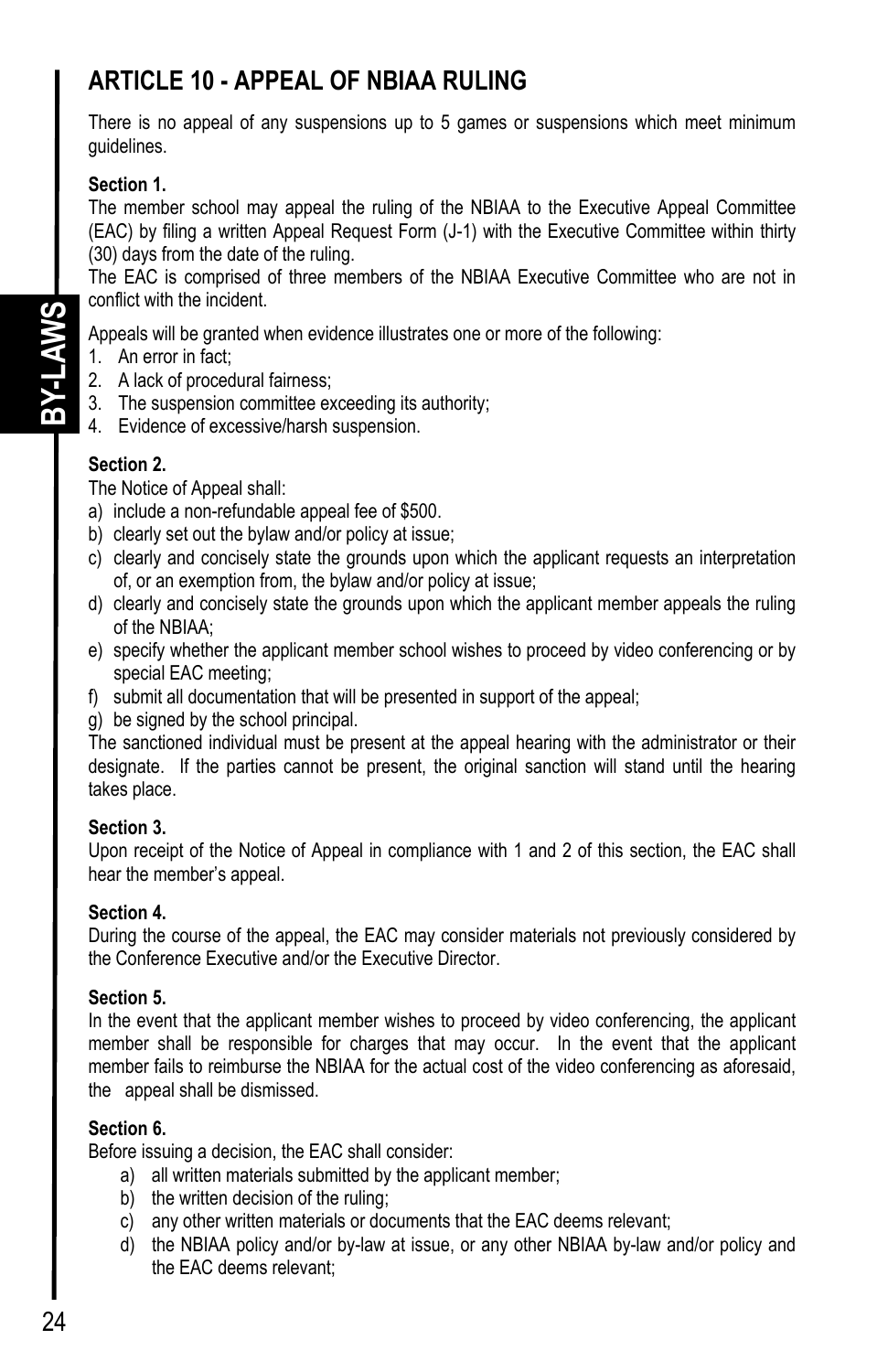- e) all legislation and regulations the EAC deems relevant; and
- f) all verbal submissions made by or on behalf of the applicant member and the Executive Director, in the event that the applicant member elects to proceed by video conferencing.

#### **Section 7.**

Appeal hearings of the EAC shall be called by the Chair. The Chair shall be responsible for arranging the agenda in consultation with the Executive Director. The Chair controls the meeting and is responsible for outlining the specific procedures to be followed at the hearing.

#### **Section 8.**

The Executive Director will coordinate hearing times and locations and is responsible for distribution of the agendas and relevant information. In appropriate cases the Executive Director will make the necessary arrangements for video conferencing.

#### **Section 9.**

The EAC members will be selected to serve on a particular appeal hearing committee as the need arises. Members of the EAC are responsible for reviewing and familiarizing themselves with the agenda/information provided to them by the Executive Director in advance of the appeal hearing date. They must advise the Executive Director as early as possible if circumstances no longer permit them to attend a scheduled appeal hearing.

#### **Section 10.**

With the exception of the applicable charges as set out herein and paid by the applicant for video conferencing, the administrative costs of the EAC shall be the responsibility of the NBIAA. Each party appearing before an EAC shall be responsible for its own costs regardless of the decision of the EAC.

#### **Section 11.**

Within seven (7) days of the hearing of the appeal, the EAC shall issue a written decision detailing its reasons. A copy of the written decision shall be sent to the school principal. The decision of the EAC shall be final.

## **ARTICLE 11 – DISCIPLINE PROCESS**

The following procedures as outlined below will be followed for all suspensions:

- I. Conference & Inter Conference Discipline Committee Duties and Obligations
- II. NBIAA Discipline Duties and Obligations

#### **I. Conference & Inter Conference Discipline Committee Duties and Obligations**

- 1. Each conference will establish a conference discipline committee.
- 2. The incident must be reported either on a game sheet by an official or by filling out the NBIAA Incident Report Form (I-1). The incident must be sent to the conference president and /or league coordinator within 72 hours of the incident.
- 3. The Conference President(s) / league coordinator(s) will review the incident report and if clarification is required, they will request additional information from those involved.
- 4. Once all information has been gathered and reviewed, the Conference President(s) / league coordinator(s) or the Discipline Committee(s) will consult and collaborate for input on sanctions.
- 5. The Conference will render their decision and inform the school administration, as well as the NBIAA Executive Director of the decision.
- 6. The Conference(s) can impose the NBIAA minimum suspensions, which cannot be appealed.